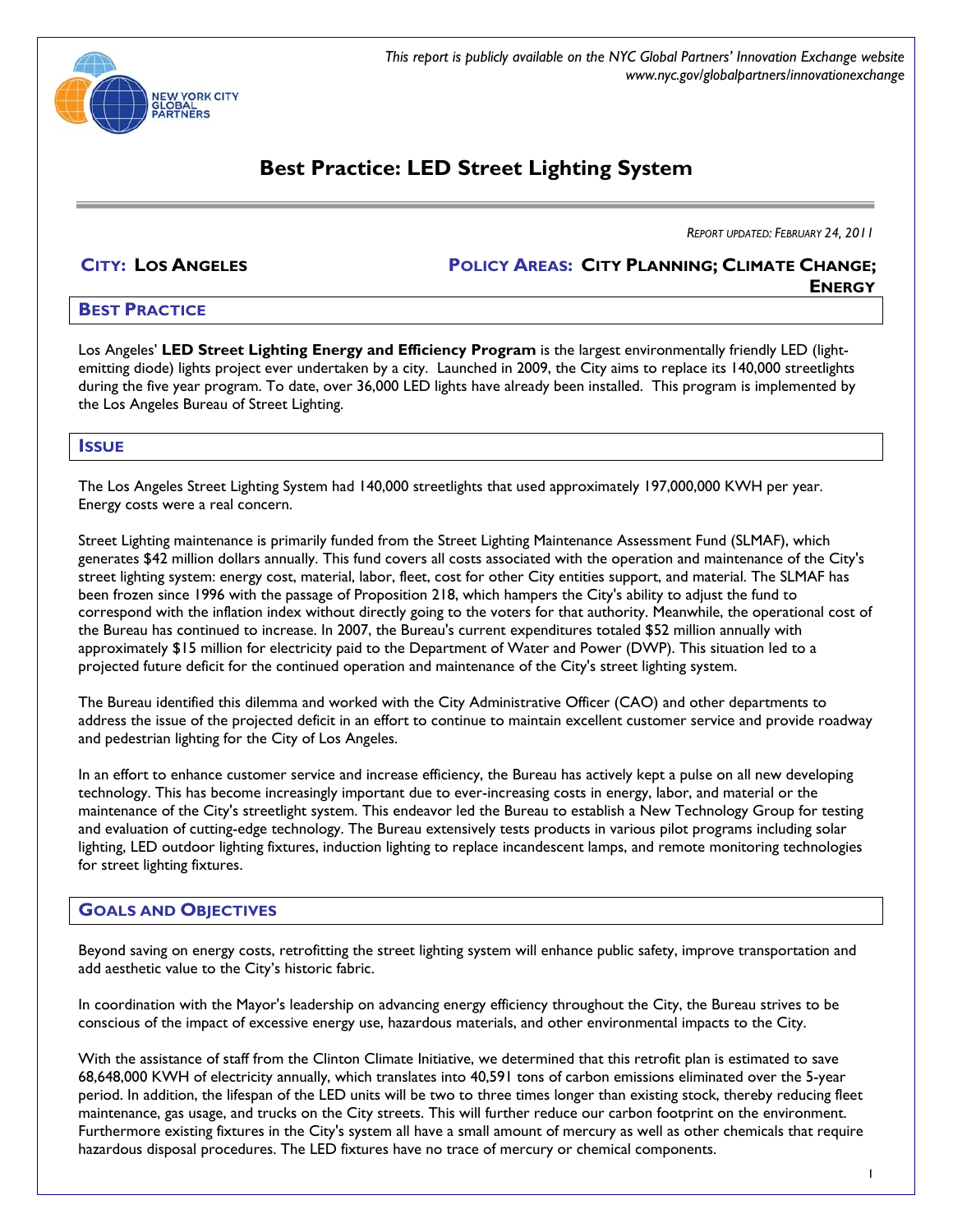

A typical streetlight lamp will last from four to six years. LED fixtures have a longer life span, which is estimated from ten to twelve years. This will reduce the replacement of end-of-life fixtures on an annual basis and will provide the Bureau with considerable savings in labor and material. The estimated accumulative amount of maintenance savings is \$1.3 million during this 7-year project (from retrofit to end-of-life loan) and this will be expended for annual debt service, which will be from 2009 to 2016. Thereafter the maintenance savings will improve the budgetary balance of the SLMAF starting in 2016 by \$2.5 million annually.

# **IMPLEMENTATION**

The City of Los Angeles has over 140,000 streetlights that light two-thirds of the City providing illumination for vehicular and pedestrian traffic. The history of roadway lighting has evolved over the last 100 years from the incandescent lamp, mercury vapor, and metal halide to high pressure sodium each bringing a greater efficiency in lighting output and energy savings. This development in the industry has now evolved into the LED lamp for streetlight use.

In early 2008, the Mayor's Office established a collaborative working relationship with the Clinton Climate Initiative (CCI) to study the Mayor's environmental initiatives. The Mayor's Office and the Bureau of Street Lighting collaborated with CCI's Outdoor Lighting Program to review the latest technology, financing strategies and public private implementation models for LED retrofits. CCI's modeling and technology analysis, as well as its financial advisory, served as key reference sources for the development of this comprehensive retrofit plan.

In February 2009, the City announced a partnership between the Clinton Climate Initiative and the City of Los Angeles to develop the largest LED (light-emitting diode) green street light program ever undertaken by a city.

The green street light program will replace 140,000 of the City's traditional street lights with environmentally friendly LED lights: providing a 40% energy savings, reducing maintenance and energy costs, and reducing carbon dioxide emissions by 40,500 tons per year – the equivalent of taking 6,700 cars off the road. Currently, the City's 140,000 street lights use 68 gig watt hours of electricity at an annual cost of \$15 million, emitting 40,591 metric tons of carbon dioxide.

To be completed within five years, the project is funded through a combination of energy rebates, the street lighting assessment fund and loans - which will be repaid over seven years entirely through savings in energy and maintenance costs. In the eighth year, after the loan is repaid, the City is projected to save \$10 million annually through the more efficient and modern LED lighting.

# **How LED technology fixtures work:**

LED fixtures consist of multiple rows of semi-conductor diodes that emit light when an electrical current is applied. The first light emitting diode was reported in 1907 with the first visual spectrum of red, which was developed in 1962 for commercial use. The wavelength of the light emitted, and therefore its color, depends on the energy of the material used. White LED diodes can be produced by a blue chip with a phosphor coating that is used to create the wave shift necessary to emit white light from a single diode. Each diode is about 1/4 inch in diameter and can be grouped together for higher intensity applications such as roadway lighting. LED lights are more durable and damage resistant than other bulbs and LED lights do not flicker. They are very heat sensitive and require a high quality heat sink to obtain the maximum life of the diodes.

The new LED fixtures will also be installed with remote monitoring units which will automatically report streetlight failures directly to the Bureau of Street Lighting for immediate repair. Street lighting costs represent one of the largest components of a city government's utility bill, often accounting for 10 percent to 38 percent of the total bill. With nearly 35 million street lights in the United States, about 1 percent of all electricity is used by street lighting systems. CCI currently is building upon its efforts with Los Angeles and working with other cities on large-scale street lighting retrofit projects.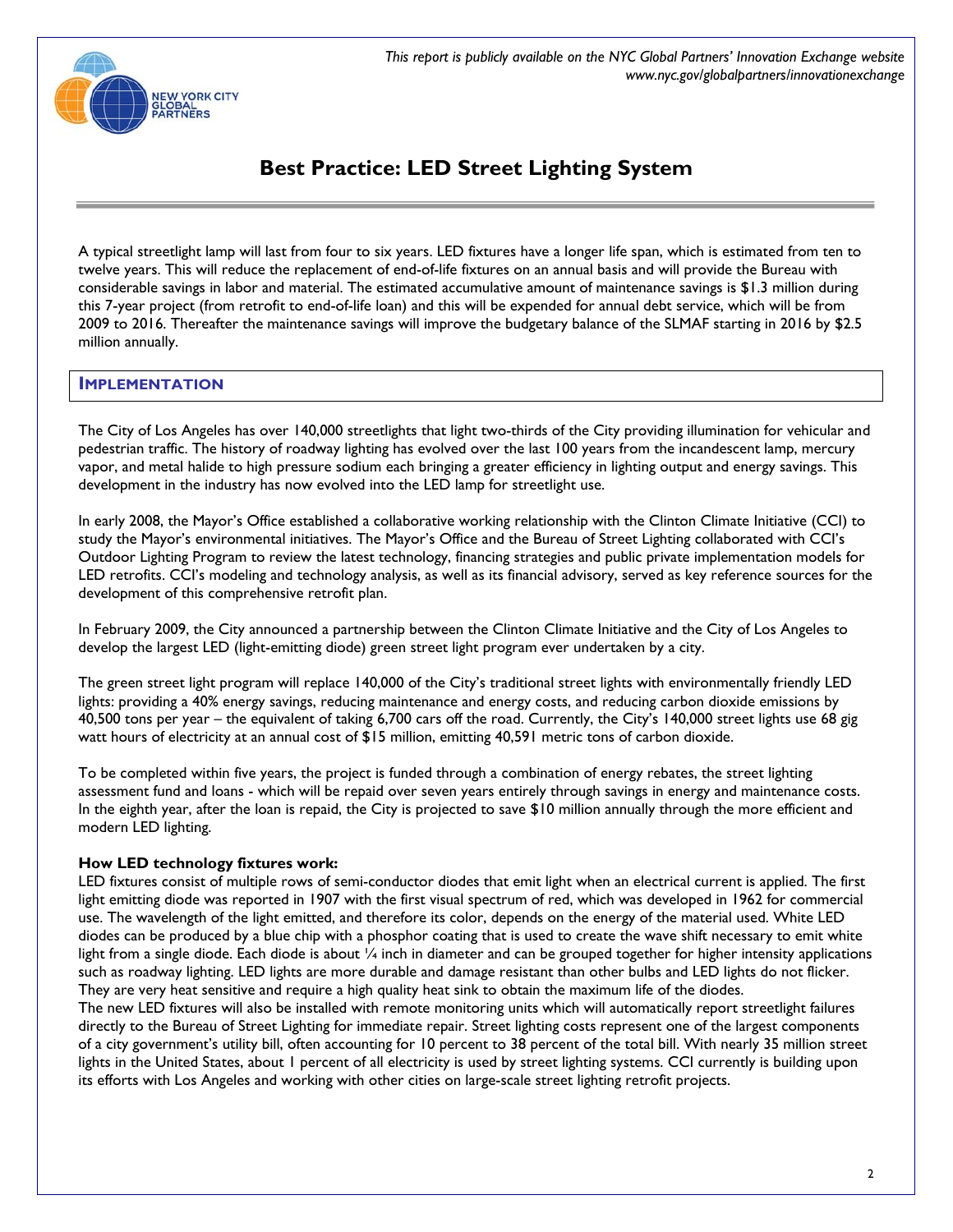

# **GREEN LA**

By reducing energy demand and displacing the use of dirty coal, the LED Street Lighting Program furthers Mayor Villaraigosa's goal of turning Los Angeles into the greenest big city in the country. On May 15, 2007, Mayor Villaraigosa unveiled GREEN LA – An Action Plan to Lead the Nation in Fighting Global Warming. GREEN LA sets Los Angeles on a course to reduce the City's greenhouse gas emissions 35 percent below 1990 levels by 2030, going beyond the targets of the Kyoto Protocol and representing the most ambitious goal of any large US city. The cornerstone of GREEN LA is increasing the City's use of renewable energy to 35 percent by 2020.

# **COST**

Estimated Total Project Cost: \$57 million

The program is funded through a loan, energy rebate, and the Street Lighting Maintenance Assessment Fund. The loan debt service payments will be paid through savings from current energy and maintenance costs with no adverse impact to the General Fund.

Street Lighting maintenance is primarily funded from the Street Lighting Maintenance Assessment Fund, which generates \$42 million dollars annually. This fund covers all costs associated with the operation and maintenance of the City's street lighting system, energy cost, material, labor, fleet, cost for other City entities support and material. This revenue has been frozen since 1996 with the passage of Proposition 218, which hampers the City's ability to adjust the SLMAF to correspond with the inflation index without directly going to the voters for that authority.

Meanwhile, the operational cost of the Bureau has continued to increase. The Bureau's expenditure in 2007 totaled \$52 million annually with approximately \$15 million for electricity paid to DWP. This situation led to a projected future deficit for the continued operation and maintenance of the City's street lighting system. The Bureau analyzed the anticipated revenues and expenditures for future years and projected a deficit in fiscal year 2011-12. This deficit was discussed during the budget process and as an on-going dialogue with the CAO in order to propose solutions to continue to maintain excellent customer service. In this manner, the Bureau closely tracked the technology market, seeking to take advantage of lighting advances and utilize it to create budgetary efficiencies. The five year phased-in LED conversion proposal included a requested loan amount of approximately \$40 million. The energy and maintenance savings generated from this project will be used to pay for the entire loan with no adverse impact to the General Fund. Future projected savings after the loan retirement will serve to address projected budgetary deficits in the SLMAF. The Bureau was eager to take advantage of this financial and environmental opportunity as a way to improve the quality of life for Angelenos by demonstrating the best in municipal operating practices.

Based on the developing technology and the changing nature of this market, the Bureau is recommending that deployment be completed through City forces with Bureau salary costs enrolled into the loan. This will minimize the cost of the installation, change orders, and allow the Bureau to maintain the flexibility required for a successful project. The program will need one Project Engineer, one Street Lighting Engineering Associate, one Street Lighting Electrician Supervisor, and four 2-person crews consisting of a Street Lighting Electrician and Assistant Electrician in the first year with two additional 2-person crews added in the second year of implementation. The labor costs for this program will be approximately \$1 million the first year, \$1.5 million the second, \$1.6 million the third, \$1.6 million the fourth, and \$1.7 million the last year for a grand total of \$ 7.4 million during the full five year installation plan. In addition to personnel the Bureau will be requesting \$150,000 in the Hiring Hall and \$75,000 in the overtime accounts to compensate for annual vacancies, delays in hiring and other various factors that can contribute to delays in construction projects. This safety measure will ensure the implementation schedule of LED fixtures.

# **Material**

The Bureau will require funding in the 8780 Account to purchase the LED fixtures and remote monitoring units to be deployed throughout the installation period. The account will need \$8.7 million the first year, \$12.7 million the second, \$10.4 million the third, \$8.4 million the fourth, and \$8.3 million the last year for a grand total of \$ 48.5 million during the full five-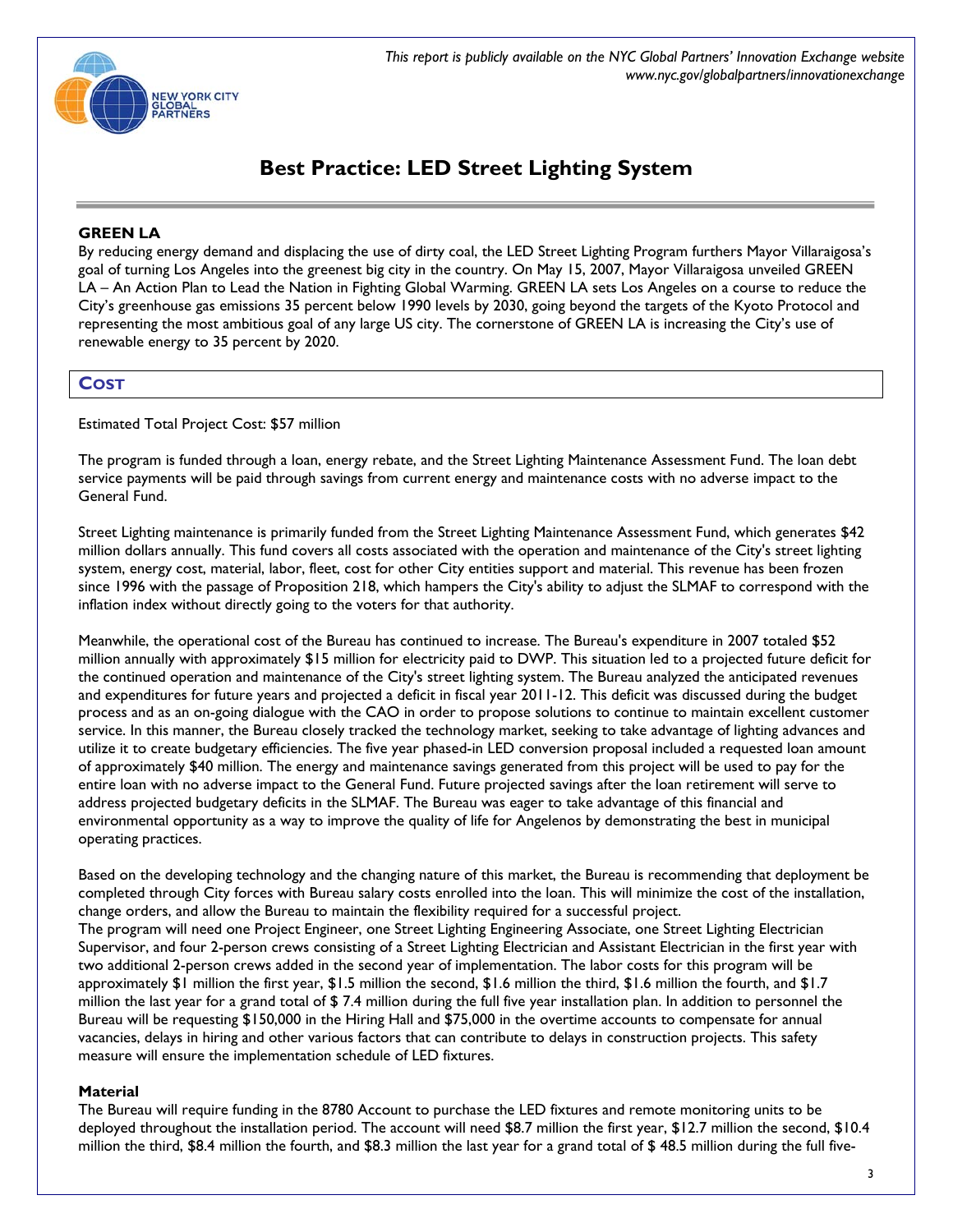

year installation plan. These numbers include an initial cost of \$450 per LED fixture compared to \$150 for current street lighting fixtures. It is anticipated that this cost will decrease throughout the 5 year program. The Bureau requested \$40,000 in Contractual Services to properly acquire independent testing of fixtures submitted to verify reliability and performance. The Bureau intends to take full advantage of the rapidly developing LED market by bidding annually on LED fixtures, capitalizing on technological advances during this project and in expectation that the costs of LED devices will continue to decrease. At the same time, it allows the Bureau to evaluate product quality.

## **Equipment**

The Bureau has evaluated the option of purchasing equipment vehicles for this program versus leasing. Due to delays in purchasing vehicles, leasing is the most economical and efficient way to complete the program. The Bureau will require a total of \$630,000 to lease vehicles for five years compared to an estimated \$1.32 million to purchase. The Bureau intends to rent six aerial lift trucks at an estimated cost of \$120,000 for each year for a grand total cost of \$630,000 during the full five-year installation plan. In addition, the equipment account will include costs for rental of a mobile modular lease and associated furniture and IT needs.

## **City Impact**

The retrofit program has built-in savings that will pay for the loan and provide energy and maintenance savings for future years. If the City does not choose to take this opportunity and retrofit the City's streetlights, the Bureau's deficit will not be reduced and may require either a General Fund subsidy, reduction of services, and/or initiating a citywide ballot measure to capture increasing costs due to inflation.

# **RESULTS AND EVALUATION**

With over 36,500 LED lights installed, the total savings for the City as of February 2011:

Total Nominal Wattage Before: 6,244 kW Total Nominal Wattage to Date: 2,648 kW

Estimated Energy Savings: 40% Actual Energy Savings: 57.6%

Annual CO2 Reduction: 8,674 Metric Tons

Annual Energy Savings (MWh): 14,668 MWh

Annual Energy Savings (\$): \$1,297,173



# **TIMELINE**

2007: LED outdoor lighting technology has made tremendous strides within the last few years in light output and color rendition. Bureau staff was tasked a year ago to conduct a pilot program looking at various manufacturers and installing these units in field applications. In addition, other cities have been conducting similar programs with compelling results. Current LED technology has exceeded the existing lamp efficiencies for roadways, and in addition to the energy savings, there are several other benefits, including maintenance savings and carbon emission reductions that must be factored into the equation.

July 2008-Present: The Bureau undertook a pilot project to determine which manufacturers offer the best energy-efficient unit that is ready for retrofit of existing fixtures, easy to install and that is in compliance with all mandated standards and codes.